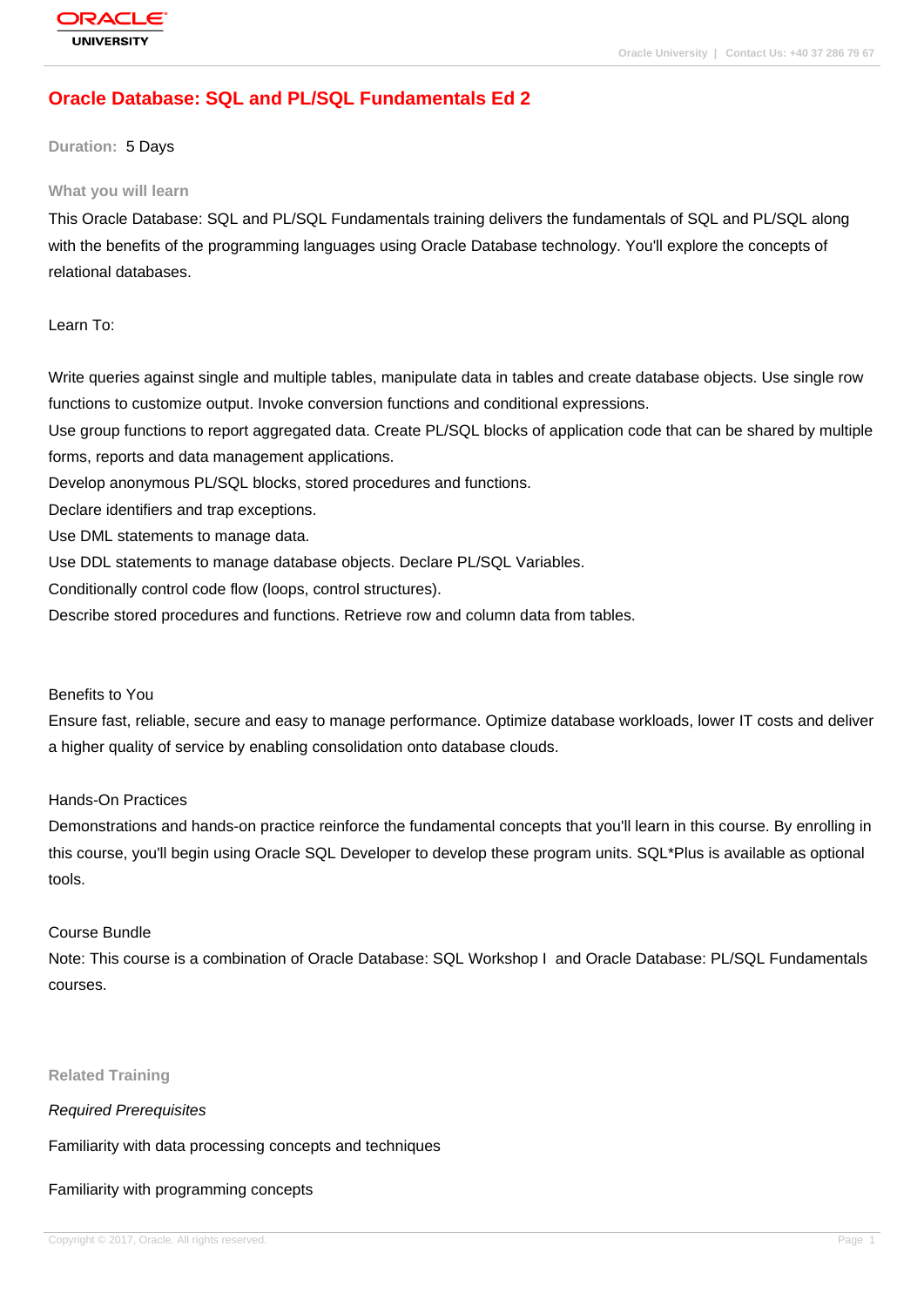**Course Objectives**

Run data manipulation statements (DML) to update data in the Oracle Database.

Design PL/SQL anonymous block that execute efficiently.

Describe the features and syntax of PL/SQL.

Handle runtime errors.

Describe stored procedures and functions.

Use PL/SQL programming constructs and conditionally control code flow (loops

control structures

and explicit cursors).

Use cursors to process rows.

Identify the major structural components of the Oracle Database 11g.

Retrieve row and column data from tables with the SELECT statement.

Create reports of sorted and restricted data.

Employ SQL functions to generate and retrieve customized data.

Display data from multiple tables using the ANSI SQL 99 JOIN syntax.

Create reports of aggregated data.

Run data definition language (DDL) statements to create and manage schema objects.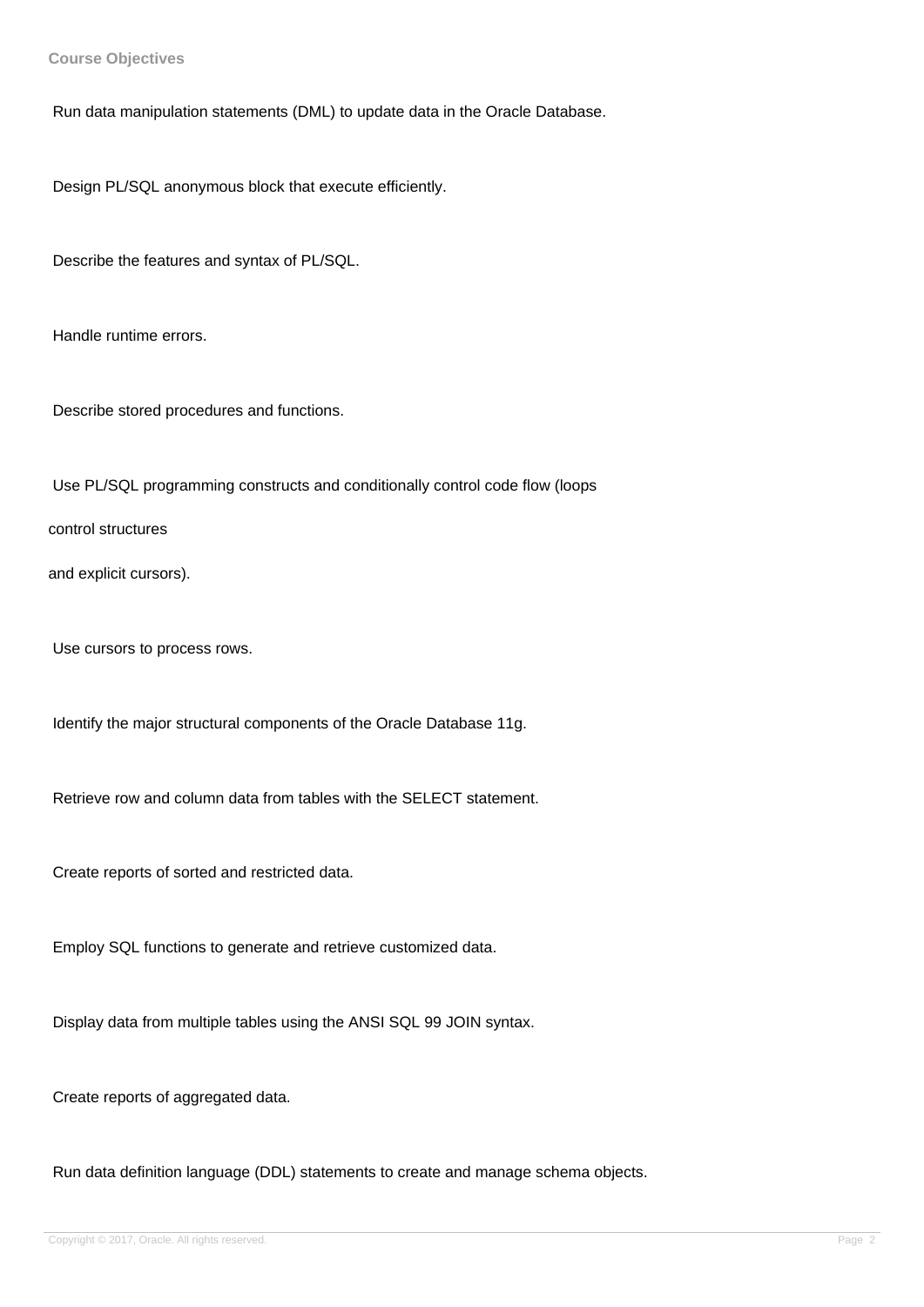#### **Course Topics**

## **Introduction**

Overview of Oracle Database 12c and related products Overview of relational database management concepts and terminologies Introduction to SQL and its development environments The HR schema and the tables used in this course Oracle Database documentation and additional resources

## **Working with Oracle Cloud Exadata Express Cloud Service**

Introduction to Oracle Database Exadata Express Cloud Service Accessing Cloud Database using SQL Workshop Connecting to Exadata Express using Database Clients

## **Retrieve Data using the SQL SELECT Statement**

List the capabilities of SQL SELECT statements Generate a report of data from the output of a basic SELECT statement Use arithmetic expressions and NULL values in the SELECT statement Invoke Column aliases Concatenation operator, literal character strings, alternative quote operator, and the DISTINCT keyword Display the table structure using the DESCRIBE command

### **Restricted and Sorted Data**

Write queries with a WHERE clause to limit the output retrieved Describe the comparison operators and logical operators Describe the rules of precedence for comparison and logical operators Usage of character string literals in the WHERE clause Write queries with an ORDER BY clause Sort the output in descending and ascending order Substitution Variables

### **Usage of Single-Row Functions to Customize Output**

List the differences between single row and multiple row functions Manipulate strings using character functions Manipulate numbers with the ROUND, TRUNC, and MOD functions Perform arithmetic with date data Manipulate dates with the DATE functions

### **Conversion Functions and Conditional Expressions**

Describe implicit and explicit data type conversion Describe the TO\_CHAR, TO\_NUMBER, and TO\_DATE conversion functions Nesting multiple functions Apply the NVL, NULLIF, and COALESCE functions to data Usage of conditional IF THEN ELSE logic in a SELECT statement

# **Aggregated Data Using the Group Functions**

Usage of the aggregation functions in SELECT statements to produce meaningful reports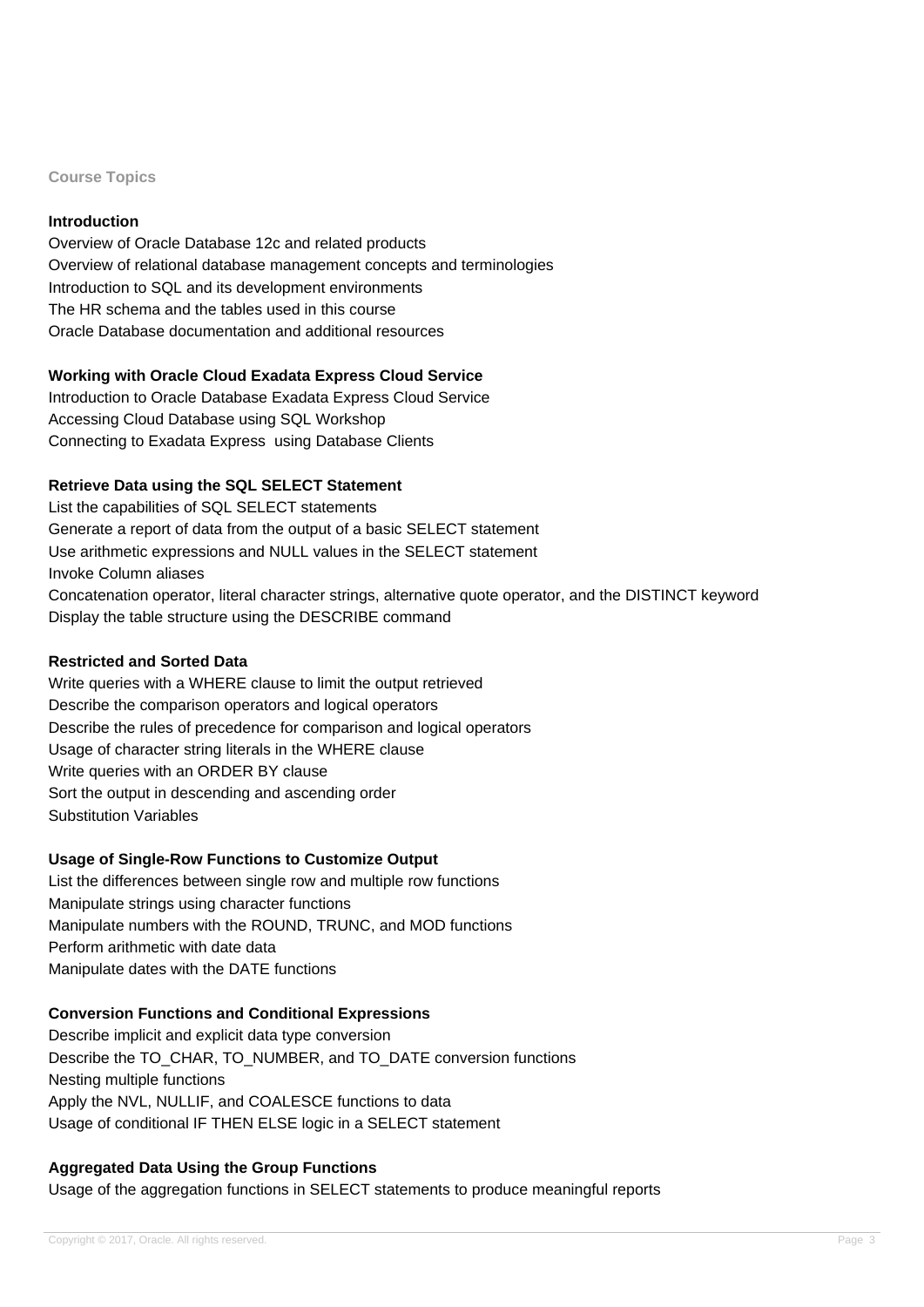Describe the AVG, SUM, MIN, and MAX function How to handle Null Values in a group function? Divide the data in groups by using the GROUP BY clause Exclude groups of date by using the HAVING clause

## **Display Data From Multiple Tables**

Write SELECT statements to access data from more than one table Join Tables Using SQL:1999 Syntax View data that does not meet a join condition by using outer joins Join a table to itself by using a self join Create Cross Joins

## **Usage of Subqueries to Solve Queries**

Use a Subquery to Solve a Problem Single-Row Subqueries Group Functions in a Subquery Multiple-Row Subqueries Use the ANY and ALL Operator in Multiple-Row Subqueries Use the EXISTS Operator

## **SET Operators**

Describe the SET operators Use a SET operator to combine multiple queries into a single query Describe the UNION, UNION ALL, INTERSECT, and MINUS Operators Use the ORDER BY Clause in Set Operations

### **Data Manipulation**

Add New Rows to a Table Change the Data in a Table Use the DELETE and TRUNCATE Statements How to save and discard changes with the COMMIT and ROLLBACK statements Implement Read Consistency Describe the FOR UPDATE Clause

### **DDL Statements to Create and Manage Tables**

Categorize Database Objects Create Tables Describe the data types Understand Constraints Create a table using a subquery How to alter a table? How to drop a table?

### **Other Schema Objects**

Create, modify, and retrieve data from a view Perform Data manipulation language (DML) operations on a view How to drop a view? Create, use, and modify a sequence Create and drop indexes Create and drop synonyms

## **Introduction to PL/SQL**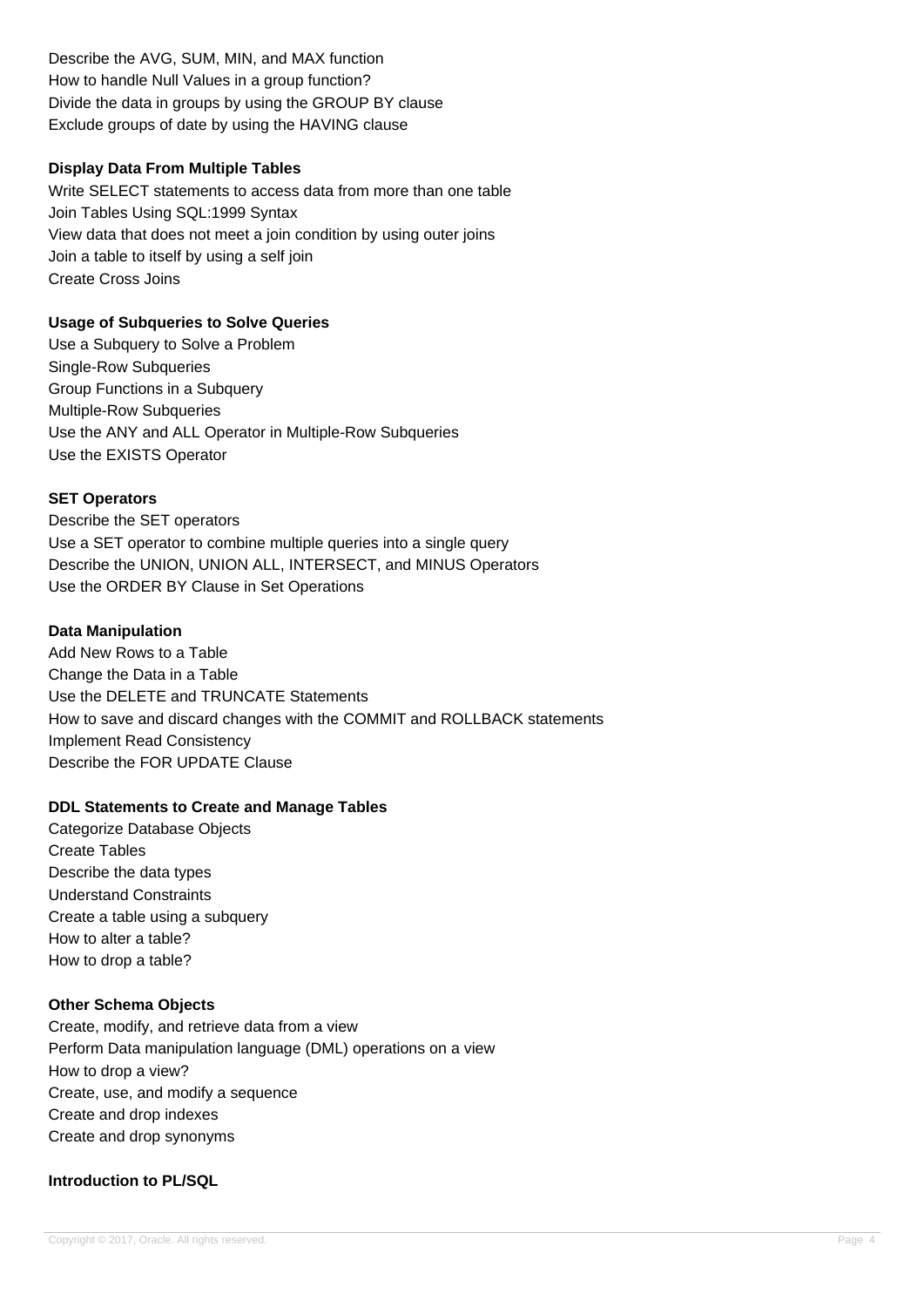PL/SQL Overview List the benefits of PL/SQL Subprograms Overview of the Types of PL/SQL blocks Create a Simple Anonymous Block Generate the Output from a PL/SQL Block

## **PL/SQL Identifiers**

List the different Types of Identifiers in a PL/SQL subprogram Usage of the Declarative Section to Define Identifiers Use of variables to store data Scalar Data Types %TYPE Attribute Bind Variables Sequences in PL/SQL Expressions

## **Write Anonymous PL/SQL blocks**

Basic PL/SQL Block Syntax Guidelines How to comment code? SQL Functions in PL/SQL Data Type Conversion Nested Blocks Operators in PL/SQL

# **SQL statements in PL/SQL block**

SELECT Statements in PL/SQL to Retrieve data Data Manipulation in the Server Using PL/SQL The SQL Cursor concept Learn to use SQL Cursor Attributes to Obtain Feedback on DML How to save and discard transactions?

### **Control Structures**

Conditional processing Using IF Statements Conditional processing Using CASE Statements Simple Loop Statement While Loop Statement For Loop Statement The Continue Statement

# **Composite Data Types**

PL/SQL Records The %ROWTYPE Attribute Insert and Update with PL/SQL Records Associative Arrays (INDEX BY Tables) INDEX BY Table Methods INDEX BY Table of Records

# **Explicit Cursors**

Understand Explicit Cursors Declare the Cursor How to open the Cursor? Fetching data from the Cursor How to close the Cursor?